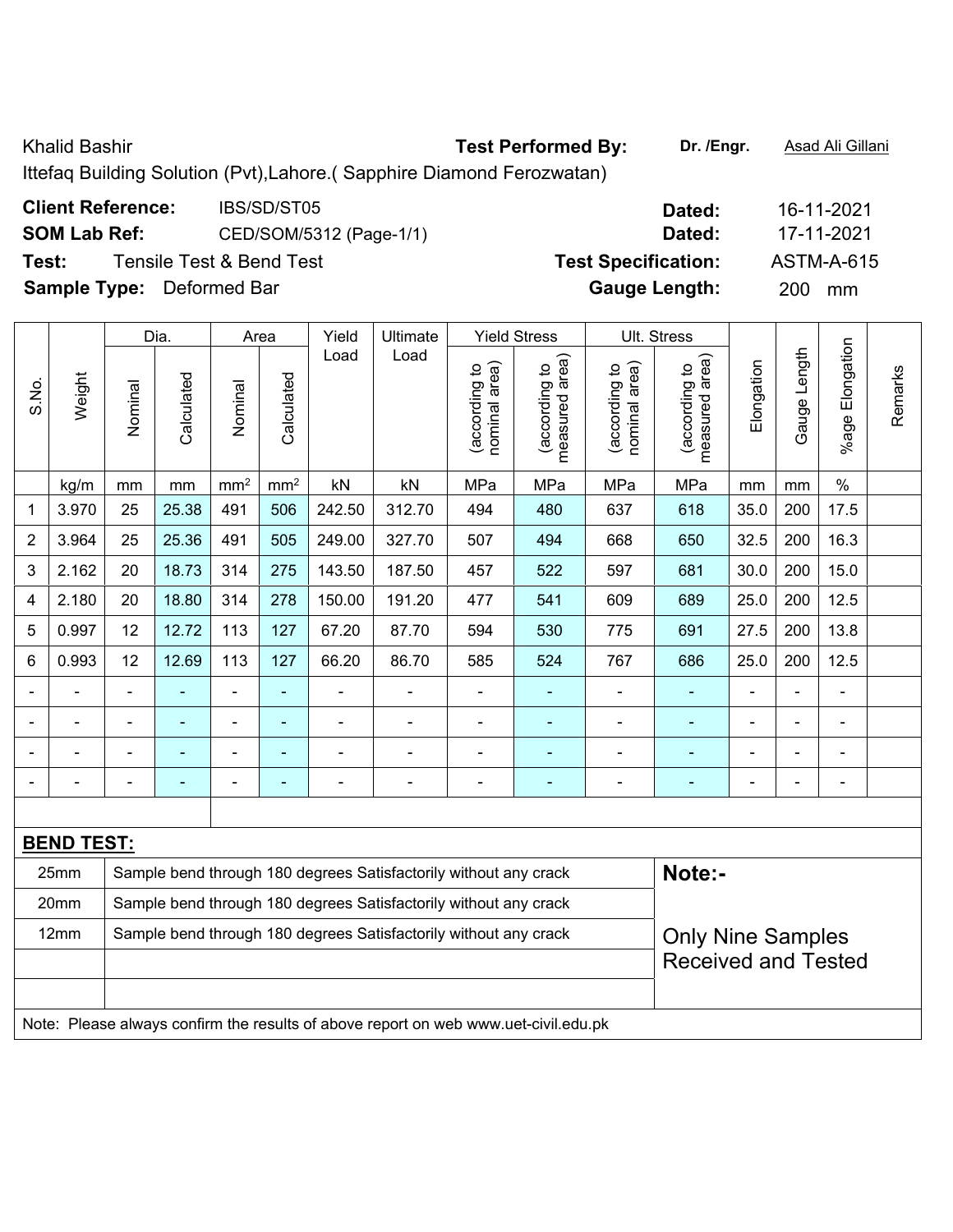Wasif Manzoor **Test Performed By:** Dr. /Engr. **Asad Ghalani** Chalani

Salman Developers Lahore.(Grand Square Mall)

## **Client Reference:** Nil

**Dated:** 17-11-2021 **Dated:** 17-11-2021

**Test:** Tension Test & Bend Test **Test Specification: Gauge Length:** 8 inch **Sample Type:** Deformed Bar

| <b>SOM Lab</b><br>Ref:<br>Dated: | 5310(Page-1/1)<br>17-11-2021 |
|----------------------------------|------------------------------|
| ASTM-A-615                       |                              |
| Deformed Ror                     |                              |

|                |                   |                                                                  | Dia.           |                              | Area            | Yield          | Ultimate                                                                            |                                | <b>Yield Stress</b>             |                                | Ult. Stress                     |                |                |                    |         |
|----------------|-------------------|------------------------------------------------------------------|----------------|------------------------------|-----------------|----------------|-------------------------------------------------------------------------------------|--------------------------------|---------------------------------|--------------------------------|---------------------------------|----------------|----------------|--------------------|---------|
| S.No.          | Weight            | Nominal                                                          | Calculated     | Nominal                      | Calculated      | Load           | Load                                                                                | (according to<br>nominal area) | (according to<br>measured area) | nominal area)<br>(according to | (according to<br>measured area) | Elongation     | Gauge Length   | Elongation<br>%age | Remarks |
|                | lb/ft             | $\#$                                                             | in             | in <sup>2</sup>              | in <sup>2</sup> | Tons           | Tons                                                                                | psi                            | psi                             | psi                            | psi                             | in             | in             | $\%$               |         |
| 1              | 2.649             | 8                                                                | 0.995          | 0.79                         | 0.778           | 24.74          | 34.27                                                                               | 69070                          | 70140                           | 95680                          | 97150                           | 1.30           | 8.0            | 16.3               |         |
| $\overline{2}$ | 1.489             | 6                                                                | 0.747          | 0.44                         | 0.438           | 14.55          | 19.59                                                                               | 72910                          | 73250                           | 98210                          | 98650                           | 1.20           | 8.0            | 15.0               |         |
| 3              | 0.665             | $\overline{4}$                                                   | 0.498          | 0.20                         | 0.195           | 6.57           | 8.43                                                                                | 72510                          | 74360                           | 92960                          | 95350                           | 1.10           | 8.0            | 13.8               |         |
|                |                   | $\blacksquare$                                                   | ä,             | ÷,                           |                 | ÷,             | ÷                                                                                   | ä,                             |                                 | $\blacksquare$                 | $\blacksquare$                  | ä,             |                | $\blacksquare$     |         |
|                |                   | $\blacksquare$                                                   | ä,             | $\blacksquare$               | $\blacksquare$  | $\blacksquare$ | ä,                                                                                  | $\blacksquare$                 | ٠                               | $\blacksquare$                 | $\blacksquare$                  | ä,             |                | $\blacksquare$     |         |
|                |                   |                                                                  | $\blacksquare$ | $\overline{a}$               |                 |                | Ě.                                                                                  | $\blacksquare$                 |                                 | $\blacksquare$                 |                                 |                |                | L,                 |         |
|                |                   |                                                                  |                | ÷                            |                 |                | Ē,                                                                                  | $\blacksquare$                 |                                 | $\blacksquare$                 |                                 | $\blacksquare$ |                | $\blacksquare$     |         |
| ۰              |                   | $\blacksquare$                                                   | $\blacksquare$ | $\qquad \qquad \blacksquare$ | ٠               | $\blacksquare$ | $\blacksquare$                                                                      | $\blacksquare$                 | ٠                               | $\blacksquare$                 | $\blacksquare$                  | $\blacksquare$ | $\blacksquare$ | $\blacksquare$     |         |
|                |                   |                                                                  | $\blacksquare$ | $\blacksquare$               |                 |                | $\blacksquare$                                                                      | $\blacksquare$                 |                                 | $\blacksquare$                 | $\overline{\phantom{a}}$        | $\blacksquare$ |                | ä,                 |         |
|                |                   | $\blacksquare$                                                   | $\blacksquare$ | $\overline{a}$               | ۰               | ÷,             | ä,                                                                                  | $\blacksquare$                 |                                 | $\blacksquare$                 | $\blacksquare$                  | ä,             |                | ÷,                 |         |
|                |                   |                                                                  |                |                              |                 |                |                                                                                     |                                |                                 |                                |                                 |                |                |                    |         |
|                | <b>BEND TEST:</b> |                                                                  |                |                              |                 |                |                                                                                     |                                |                                 |                                |                                 |                |                |                    |         |
|                | #8                |                                                                  |                |                              |                 |                | Sample bend through 180 degrees Satisfactorily without any crack                    |                                |                                 |                                | Note:-                          |                |                |                    |         |
|                | #6                | Sample bend through 180 degrees Satisfactorily without any crack |                |                              |                 |                |                                                                                     |                                |                                 |                                |                                 |                |                |                    |         |
|                | #4                | Sample bend through 180 degrees Satisfactorily without any crack |                |                              |                 |                |                                                                                     |                                |                                 |                                | <b>Only Six Samples</b>         |                |                |                    |         |
|                |                   |                                                                  |                |                              |                 |                |                                                                                     |                                |                                 | <b>Received and Tested</b>     |                                 |                |                |                    |         |
|                |                   |                                                                  |                |                              |                 |                |                                                                                     |                                |                                 |                                |                                 |                |                |                    |         |
|                |                   |                                                                  |                |                              |                 |                | Note: Please always confirm the results of above report on web www.uet-civil.edu.pk |                                |                                 |                                |                                 |                |                |                    |         |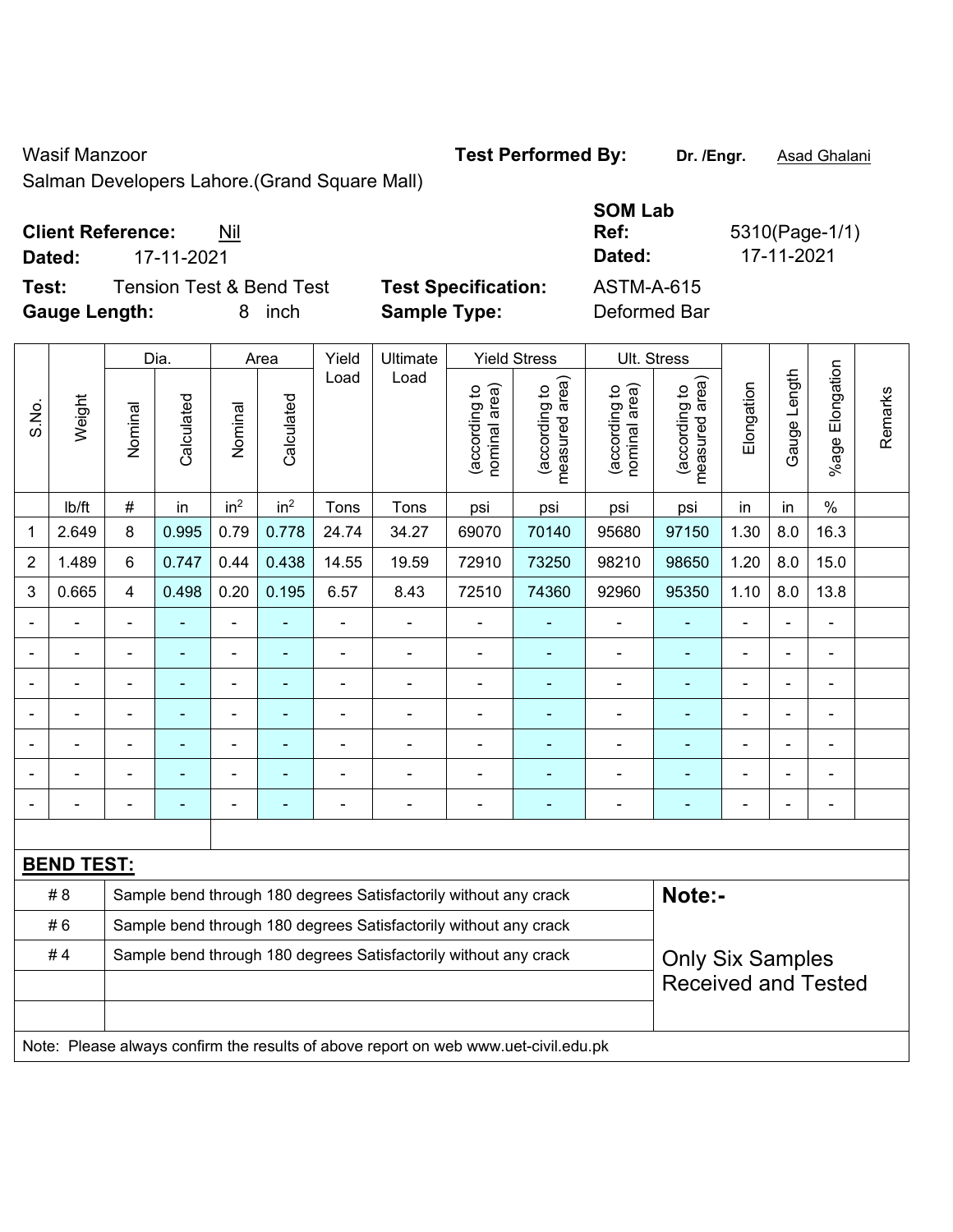Muneeb Shahzad Butt **Test Performed By:** Dr. /Engr. Dr. Asad Ghalani

PM BPS (Pvt)Ltd (Construction Of Alpha Home Apartments (Block-C) at Beaconhouse Estate Lahore)

**Client Reference:** AHA:21 **Dated:** 16-11-2021 **Dated:** 17-11-2021

**Test:** Tension Test & Bend Test **Test Specification:** ASTM-A-615 **Gauge Length:** 8 inch **Sample Type:** Deformed Bar

**SOM Lab** 

**Ref:** 5309(Page-1/1)

|       |                      |                                                                  | Dia.           | Area                     |                 | Yield<br>Load  | Ultimate                                                                            |                                | <b>Yield Stress</b>             |                                | Ult. Stress                     |                |                |                              |         |
|-------|----------------------|------------------------------------------------------------------|----------------|--------------------------|-----------------|----------------|-------------------------------------------------------------------------------------|--------------------------------|---------------------------------|--------------------------------|---------------------------------|----------------|----------------|------------------------------|---------|
| S.No. | Weight               | Nominal                                                          | Calculated     | Nominal                  | Calculated      |                | Load                                                                                | nominal area)<br>(according to | (according to<br>measured area) | (according to<br>nominal area) | (according to<br>measured area) | Elongation     | Gauge Length   | Elongation<br>%age           | Remarks |
|       | Ib/ft                | $\#$                                                             | in             | in <sup>2</sup>          | in <sup>2</sup> | Tons           | Tons                                                                                | psi                            | psi                             | psi                            | psi                             | in             | in             | $\%$                         |         |
| 1     | 2.622                | 8                                                                | 0.991          | 0.79                     | 0.771           | 25.48          | 33.71                                                                               | 71150                          | 72900                           | 94110                          | 96430                           | 1.80           | 8.0            | 22.5                         |         |
| 2     | 2.682                | 8                                                                | 1.002          | 0.79                     | 0.788           | 25.91          | 32.95                                                                               | 72340                          | 72530                           | 91980                          | 92210                           | 1.70           | 8.0            | 21.3                         |         |
| 3     | 1.475                | 6                                                                | 0.743          | 0.44                     | 0.433           | 14.34          | 19.75                                                                               | 71890                          | 73050                           | 98970                          | 100570                          | 1.30           | 8.0            | 16.3                         |         |
| 4     | 1.472                | 6                                                                | 0.743          | 0.44                     | 0.433           | 13.99          | 18.88                                                                               | 70100                          | 71240                           | 94630                          | 96160                           | 1.30           | 8.0            | 16.3                         |         |
|       |                      | $\blacksquare$                                                   | $\blacksquare$ | ÷,                       | ä,              | $\blacksquare$ | $\blacksquare$                                                                      | $\blacksquare$                 |                                 | ä,                             | ÷,                              | $\overline{a}$ | $\blacksquare$ | $\blacksquare$               |         |
|       |                      |                                                                  | L,             | ä,                       |                 |                | $\blacksquare$                                                                      | $\blacksquare$                 |                                 | ä,                             |                                 |                |                | ä,                           |         |
|       |                      |                                                                  | ÷              | ÷                        |                 |                |                                                                                     | $\blacksquare$                 |                                 | $\blacksquare$                 | ÷,                              |                |                | $\blacksquare$               |         |
|       |                      | $\blacksquare$                                                   | $\blacksquare$ | $\overline{\phantom{a}}$ | ۰               | $\blacksquare$ | $\blacksquare$                                                                      | $\overline{a}$                 | ۰                               | $\blacksquare$                 | ۰                               | $\blacksquare$ | $\blacksquare$ | $\qquad \qquad \blacksquare$ |         |
|       |                      | $\blacksquare$                                                   | ۰              | ÷                        |                 |                | $\blacksquare$                                                                      | $\blacksquare$                 | ٠                               | $\blacksquare$                 | $\blacksquare$                  |                |                | ÷,                           |         |
|       |                      |                                                                  | L,             |                          |                 |                | ä,                                                                                  |                                |                                 | Ē,                             | ÷,                              | $\blacksquare$ |                | $\blacksquare$               |         |
|       | <b>Witnessed By:</b> |                                                                  |                |                          |                 |                | Zeeshan Elahi (Site Supervisior, REC)                                               |                                |                                 |                                |                                 |                |                |                              |         |
|       | <b>BEND TEST:</b>    |                                                                  |                |                          |                 |                |                                                                                     |                                |                                 |                                |                                 |                |                |                              |         |
|       | #8                   |                                                                  |                |                          |                 |                | Sample bend through 180 degrees Satisfactorily without any crack                    |                                |                                 |                                | Note:-                          |                |                |                              |         |
|       | #6                   | Sample bend through 180 degrees Satisfactorily without any crack |                |                          |                 |                |                                                                                     |                                |                                 |                                |                                 |                |                |                              |         |
|       |                      | <b>Only Six Samples</b>                                          |                |                          |                 |                |                                                                                     |                                |                                 |                                |                                 |                |                |                              |         |
|       |                      |                                                                  |                |                          |                 |                |                                                                                     |                                |                                 |                                | <b>Received and Tested</b>      |                |                |                              |         |
|       |                      |                                                                  |                |                          |                 |                |                                                                                     |                                |                                 |                                |                                 |                |                |                              |         |
|       |                      |                                                                  |                |                          |                 |                | Note: Please always confirm the results of above report on web www.uet-civil.edu.pk |                                |                                 |                                |                                 |                |                |                              |         |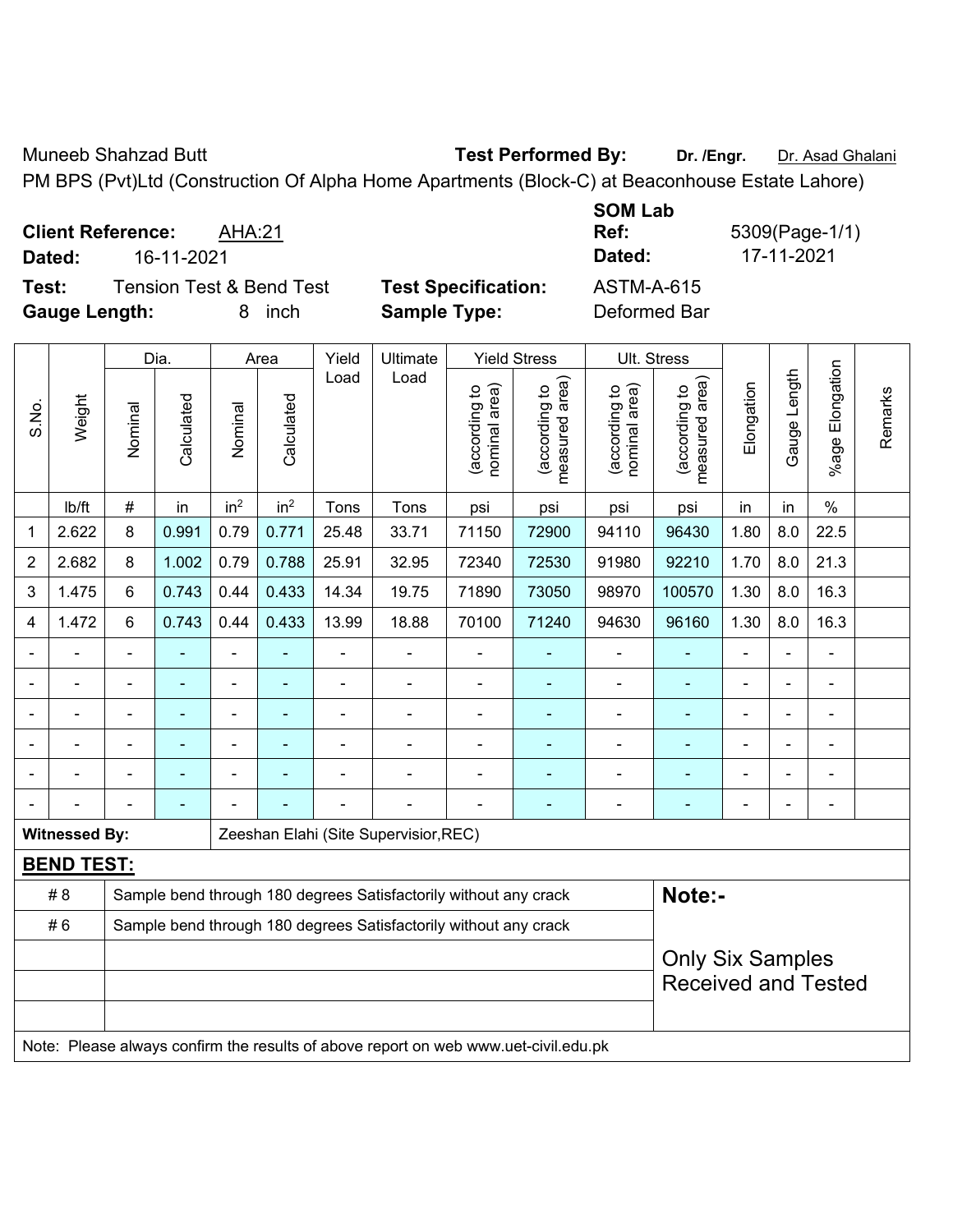Umair Ahsan **Test Performed By:** Dr. /Engr. **Asad Ghalani** 

Khawajah Wollen Mils(Pvt) Gujranwala.

## **Client Reference:** Nil

**Dated:** 17-11-2021 **Dated:** 17-11-2021

**Test:** Tension Test & Bend Test Test Specification: **Gauge Length:** 8 inch **Sample Type:** Deformed Bar

| <b>SOM Lab</b>    |                |
|-------------------|----------------|
| Ref:              | 5310(Page-1/1) |
| Dated:            | 17-11-2021     |
| <b>ASTM-A-615</b> |                |
| Deformed Rar      |                |

|                |                   |                                                                  | Dia.           |                          | Area            | Yield                    | Ultimate<br>Load                                                                    |                                | <b>Yield Stress</b>             |                                | Ult. Stress                     |                |              |                         |         |
|----------------|-------------------|------------------------------------------------------------------|----------------|--------------------------|-----------------|--------------------------|-------------------------------------------------------------------------------------|--------------------------------|---------------------------------|--------------------------------|---------------------------------|----------------|--------------|-------------------------|---------|
| S.No.          | Weight            | Nominal                                                          | Calculated     | Nominal                  | Calculated      | Load                     |                                                                                     | nominal area)<br>(according to | (according to<br>measured area) | (according to<br>nominal area) | (according to<br>measured area) | Elongation     | Gauge Length | Elongation<br>$%$ age I | Remarks |
|                | lb/ft             | #                                                                | in             | in <sup>2</sup>          | in <sup>2</sup> | Tons                     | Tons                                                                                | psi                            | psi                             | psi                            | psi                             | in             | in           | $\frac{0}{0}$           |         |
| 1              | 2.649             | 8                                                                | 0.995          | 0.79                     | 0.778           | 24.74                    | 34.27                                                                               | 69070                          | 70140                           | 95680                          | 97150                           | 1.30           | 8.0          | 16.3                    |         |
| $\overline{2}$ | 1.489             | 6                                                                | 0.747          | 0.44                     | 0.438           | 14.55                    | 19.59                                                                               | 72910                          | 73250                           | 98210                          | 98650                           | 1.20           | 8.0          | 15.0                    |         |
| 3              | 0.665             | 4                                                                | 0.498          | 0.20                     | 0.195           | 6.57                     | 8.43                                                                                | 72510                          | 74360                           | 92960                          | 95350                           | 1.10           | 8.0          | 13.8                    |         |
|                |                   | ä,                                                               |                | ä,                       |                 | $\blacksquare$           | $\blacksquare$                                                                      | $\blacksquare$                 |                                 | $\blacksquare$                 | $\blacksquare$                  | L,             |              | $\blacksquare$          |         |
|                | $\blacksquare$    | ä,                                                               | $\blacksquare$ | $\blacksquare$           | ٠               | $\blacksquare$           | $\blacksquare$                                                                      | $\overline{\phantom{a}}$       | ÷                               | $\overline{\phantom{a}}$       | $\blacksquare$                  | $\blacksquare$ |              | $\blacksquare$          |         |
|                | $\blacksquare$    | ä,                                                               | ÷              | ÷                        | ٠               | L,                       | $\blacksquare$                                                                      | $\blacksquare$                 |                                 | $\blacksquare$                 | $\blacksquare$                  |                |              | ä,                      |         |
|                |                   |                                                                  |                |                          |                 | ä,                       | $\blacksquare$                                                                      | $\blacksquare$                 |                                 | $\overline{a}$                 | $\overline{a}$                  | $\overline{a}$ |              | $\blacksquare$          |         |
|                |                   |                                                                  |                | $\blacksquare$           |                 |                          | $\blacksquare$                                                                      | $\blacksquare$                 |                                 |                                |                                 |                |              |                         |         |
|                |                   |                                                                  |                |                          |                 |                          |                                                                                     |                                |                                 | $\blacksquare$                 |                                 |                |              | $\blacksquare$          |         |
|                |                   | $\blacksquare$                                                   |                | $\overline{\phantom{0}}$ | ٠               | $\overline{\phantom{0}}$ | $\blacksquare$                                                                      | $\blacksquare$                 | $\blacksquare$                  | $\overline{\phantom{a}}$       | $\blacksquare$                  | $\blacksquare$ |              | $\blacksquare$          |         |
|                |                   |                                                                  |                |                          |                 |                          |                                                                                     |                                |                                 |                                |                                 |                |              |                         |         |
|                | <b>BEND TEST:</b> |                                                                  |                |                          |                 |                          |                                                                                     |                                |                                 |                                |                                 |                |              |                         |         |
|                | # 8               | Sample bend through 180 degrees Satisfactorily without any crack |                |                          |                 |                          |                                                                                     |                                |                                 |                                | Note:-                          |                |              |                         |         |
|                | #5                | Sample bend through 180 degrees Satisfactorily without any crack |                |                          |                 |                          |                                                                                     |                                |                                 |                                |                                 |                |              |                         |         |
|                | #4                | Sample bend through 180 degrees Satisfactorily without any crack |                |                          |                 |                          |                                                                                     |                                |                                 | <b>Only Six Samples</b>        |                                 |                |              |                         |         |
|                |                   |                                                                  |                |                          |                 |                          |                                                                                     |                                |                                 |                                | <b>Received and Tested</b>      |                |              |                         |         |
|                |                   |                                                                  |                |                          |                 |                          |                                                                                     |                                |                                 |                                |                                 |                |              |                         |         |
|                |                   |                                                                  |                |                          |                 |                          | Note: Please always confirm the results of above report on web www.uet-civil.edu.pk |                                |                                 |                                |                                 |                |              |                         |         |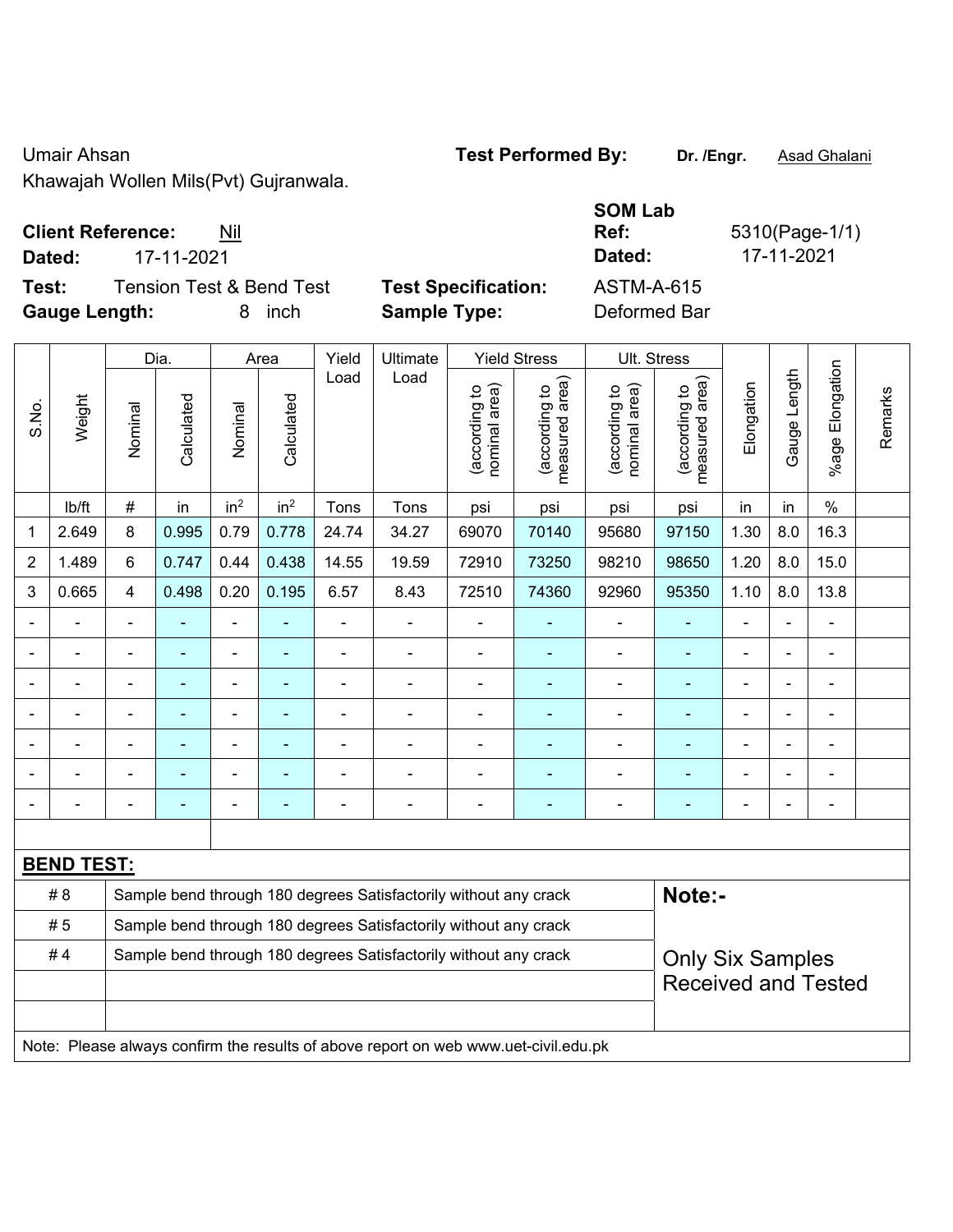Building Research Station **Test Performed By:** Dr. /Engr. **Asad Ghalani** 

Assistant Director-I, Communication & Works Department, Govt. Of Punjab,Lahore.

**Client Reference:** 154-R/3436 **Dated:** 16-11-2021 **Dated:** 17-11-2021 **Test:** Tension Test & Bend Test **Test Specification:** ASTM-A-615

**SOM Lab Ref:** 5311(Page-1/1)

**Gauge Length:** 8 inch **Sample Type:** Deformed Bar (AGHA ARCON)

|                          | Dia.              |                                                                  |                          |                 | Area            | Yield<br>Ultimate |                                                                                     |                                | <b>Yield Stress</b>                         |                                | Ult. Stress                     |                |              |                       |         |
|--------------------------|-------------------|------------------------------------------------------------------|--------------------------|-----------------|-----------------|-------------------|-------------------------------------------------------------------------------------|--------------------------------|---------------------------------------------|--------------------------------|---------------------------------|----------------|--------------|-----------------------|---------|
| S.No.                    | Weight            | Nominal                                                          | Calculated               | Nominal         | Calculated      | Load              | Load                                                                                | nominal area)<br>(according to | (according to<br>measured area)<br>measured | nominal area)<br>(according to | (according to<br>measured area) | Elongation     | Gauge Length | Elongation<br>$%$ age | Remarks |
|                          | lb/ft             | $\#$                                                             | in                       | in <sup>2</sup> | in <sup>2</sup> | Tons              | Tons                                                                                | psi                            | psi                                         | psi                            | psi                             | in             | in           | $\%$                  |         |
| 1                        | 2.659             | 8                                                                | 0.997                    | 0.79            | 0.781           | 29.84             | 38.25                                                                               | 83300                          | 84260                                       | 106780                         | 108010                          | 1.10           | 8.0          | 13.8                  |         |
| $\overline{2}$           | 1.495             | 6                                                                | 0.748                    | 0.44            | 0.439           | 15.24             | 20.41                                                                               | 76390                          | 76560                                       | 102290                         | 102530                          | 1.10           | 8.0          | 13.8                  |         |
| 3                        | 0.661             | $\overline{4}$                                                   | 0.497                    | 0.20            | 0.194           | 6.44              | 9.40                                                                                | 71040                          | 73240                                       | 103640                         | 106850                          | 1.00           | 8.0          | 12.5                  |         |
|                          |                   | $\blacksquare$                                                   | $\blacksquare$           | ÷,              |                 | $\blacksquare$    | ÷                                                                                   | $\overline{\phantom{a}}$       | $\blacksquare$                              | ÷                              | $\blacksquare$                  | $\blacksquare$ |              | ÷,                    |         |
|                          | ÷                 |                                                                  | $\blacksquare$           | $\overline{a}$  | ä,              |                   | ä,                                                                                  | $\blacksquare$                 | $\blacksquare$                              | ÷,                             | ÷,                              | $\blacksquare$ |              | $\blacksquare$        |         |
|                          |                   |                                                                  | $\blacksquare$           | ۰               |                 | $\blacksquare$    | $\blacksquare$                                                                      | ä,                             | ٠                                           | $\overline{\phantom{0}}$       | $\blacksquare$                  | $\overline{a}$ |              | $\blacksquare$        |         |
|                          |                   |                                                                  | -                        | $\blacksquare$  |                 |                   | Ē,                                                                                  | ä,                             | ۰                                           | $\blacksquare$                 |                                 |                |              | $\blacksquare$        |         |
|                          |                   |                                                                  |                          | ۰               |                 |                   |                                                                                     | $\blacksquare$                 |                                             |                                |                                 |                |              | $\blacksquare$        |         |
|                          |                   |                                                                  |                          | ۰               |                 |                   |                                                                                     | $\blacksquare$                 |                                             |                                |                                 |                |              | $\blacksquare$        |         |
| $\overline{\phantom{0}}$ |                   |                                                                  | $\overline{\phantom{0}}$ | ۰               |                 | $\blacksquare$    | Ē,                                                                                  | $\blacksquare$                 | ۰                                           | $\overline{\phantom{0}}$       | $\overline{\phantom{0}}$        | $\blacksquare$ | ÷            | ۰                     |         |
|                          |                   |                                                                  |                          |                 |                 |                   |                                                                                     |                                |                                             |                                |                                 |                |              |                       |         |
|                          | <b>BEND TEST:</b> |                                                                  |                          |                 |                 |                   |                                                                                     |                                |                                             |                                |                                 |                |              |                       |         |
|                          | # 8               |                                                                  |                          |                 |                 |                   | Sample bend through 180 degrees Satisfactorily without any crack                    |                                |                                             |                                | Note:-                          |                |              |                       |         |
|                          | #6                | Sample bend through 180 degrees Satisfactorily without any crack |                          |                 |                 |                   |                                                                                     |                                |                                             |                                |                                 |                |              |                       |         |
|                          | #4                | Sample bend through 180 degrees Satisfactorily without any crack |                          |                 |                 |                   |                                                                                     |                                |                                             |                                | <b>Only Six Samples</b>         |                |              |                       |         |
|                          |                   |                                                                  |                          |                 |                 |                   |                                                                                     |                                |                                             |                                | <b>Received and Tested</b>      |                |              |                       |         |
|                          |                   |                                                                  |                          |                 |                 |                   |                                                                                     |                                |                                             |                                |                                 |                |              |                       |         |
|                          |                   |                                                                  |                          |                 |                 |                   | Note: Please always confirm the results of above report on web www.uet-civil.edu.pk |                                |                                             |                                |                                 |                |              |                       |         |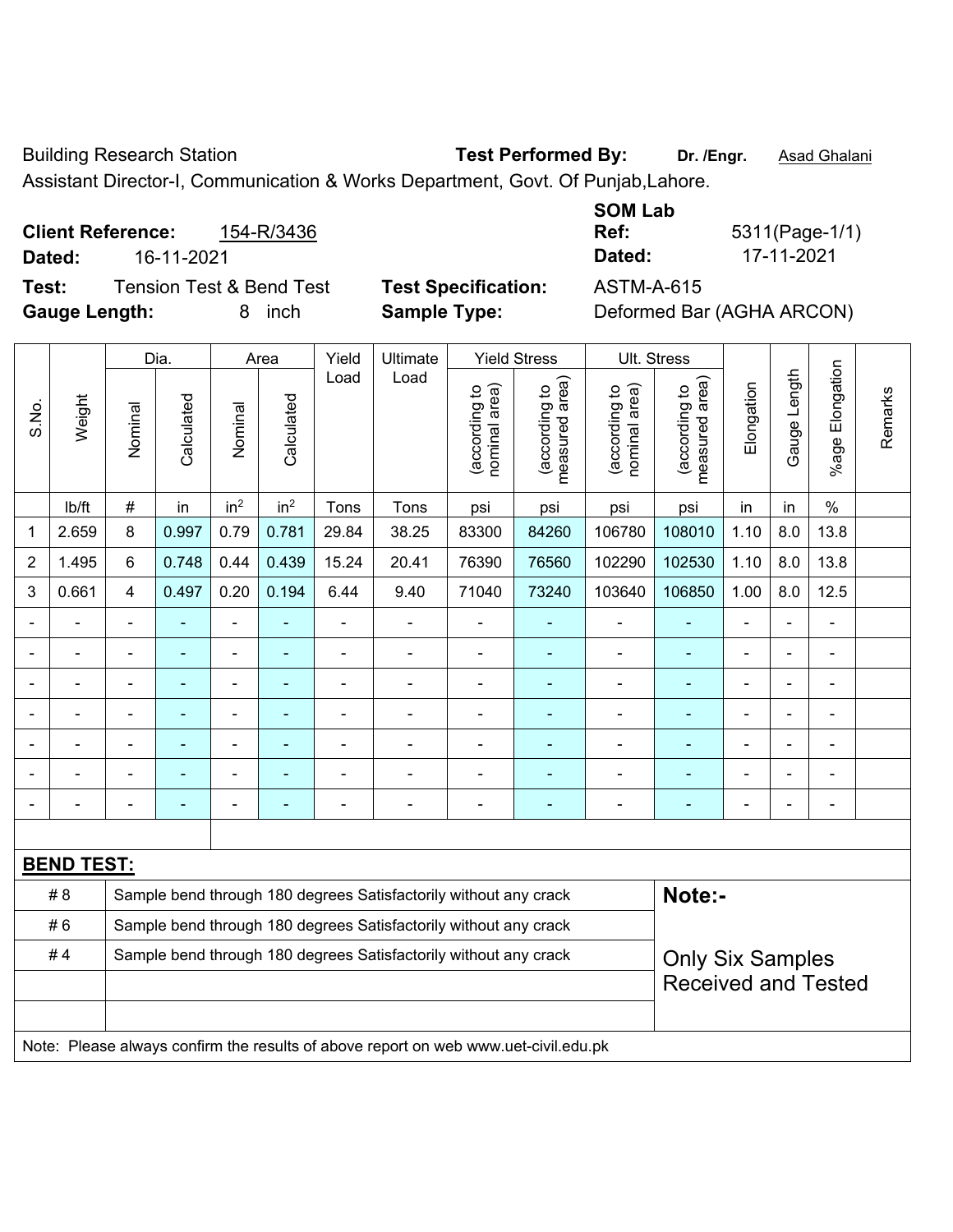**Test Performed by**: Dr. Syed Asad Ali Gilani

Muhammad Qasim Project Manager Polymer Industries 46-A, S.I.E # 2,Gujranwala-Pakistan

**Client Reference No.: UET/21068** Dated: 22-10-2021 **SOM Lab Ref**: CED/SOM/5190 (P-1/1) Dated: 25-10-2021 **Test Type:** Load Test

**Sample Type: Fiber Glass Tube Profile ( 75 x 50 x 5 mm**)

# Load Test:

|                                                                                     |                                           | Sample Size           |           | Ultimate |                               |  |  |  |  |  |
|-------------------------------------------------------------------------------------|-------------------------------------------|-----------------------|-----------|----------|-------------------------------|--|--|--|--|--|
| S No                                                                                | Sample Type                               | <b>Pipe Thickness</b> | Pipe Size | Load     | Remarks                       |  |  |  |  |  |
|                                                                                     |                                           | (mm)                  | (mm x mm) | kN)      |                               |  |  |  |  |  |
|                                                                                     | <b>Fiber Glass Tube</b><br><b>Profile</b> | 5                     | 75 x 50   | 18.0     | Sample breaks<br>at this load |  |  |  |  |  |
| Note: Please always confirm the results of above report on web www.uet-civil.edu.pk |                                           |                       |           |          |                               |  |  |  |  |  |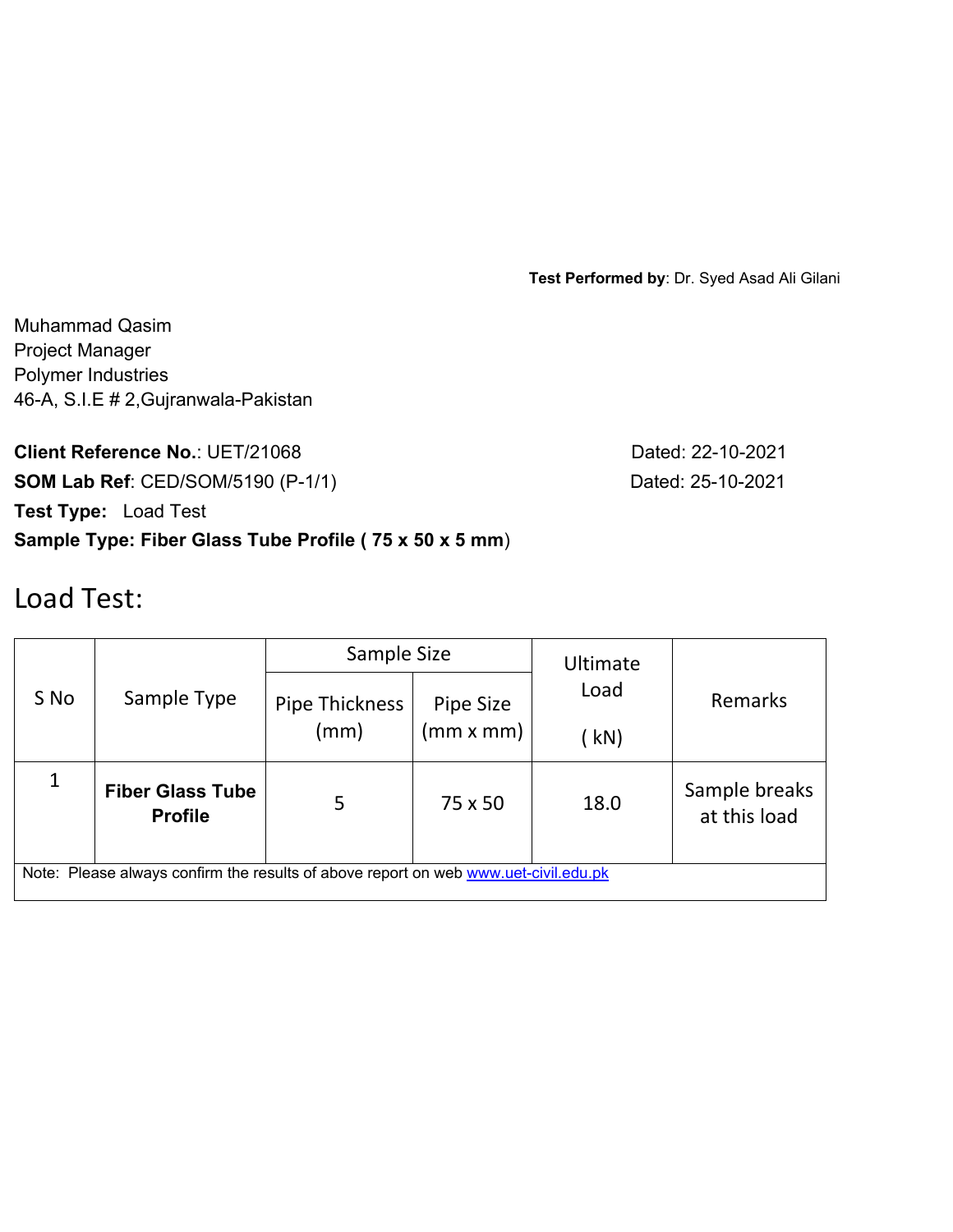**Test Performed by**: Dr. Syed Asad Ali Gilani

Muhammad Qasim Project Manager Polymer Industries 46-A, S.I.E # 2,Gujranwala-Pakistan

**Client Reference No.: UET/21067 Dated: 22-10-2021 SOM Lab Ref**: CED/SOM/5193 (P-1/1) Dated: 25-10-2021

**Test Type:** Load Test

### **Sample Type: Fiber Glass profile for walk way ( 260mm x 33.5mm**)

## Load Test:

|                                                                                     |                               | Sample Size           |            | <b>Ultimate</b> |                               |  |  |  |  |  |
|-------------------------------------------------------------------------------------|-------------------------------|-----------------------|------------|-----------------|-------------------------------|--|--|--|--|--|
| S No                                                                                | Sample Type                   | <b>Pipe Thickness</b> | Pipe Size  | Load            | Remarks                       |  |  |  |  |  |
|                                                                                     |                               | (mm)                  | (mm x mm)  | ' kN)           |                               |  |  |  |  |  |
|                                                                                     | <b>Fiber Glass</b><br>profile | 6                     | 260 x 33.5 | 20.50           | Sample breaks<br>at this load |  |  |  |  |  |
| Note: Please always confirm the results of above report on web www.uet-civil.edu.pk |                               |                       |            |                 |                               |  |  |  |  |  |